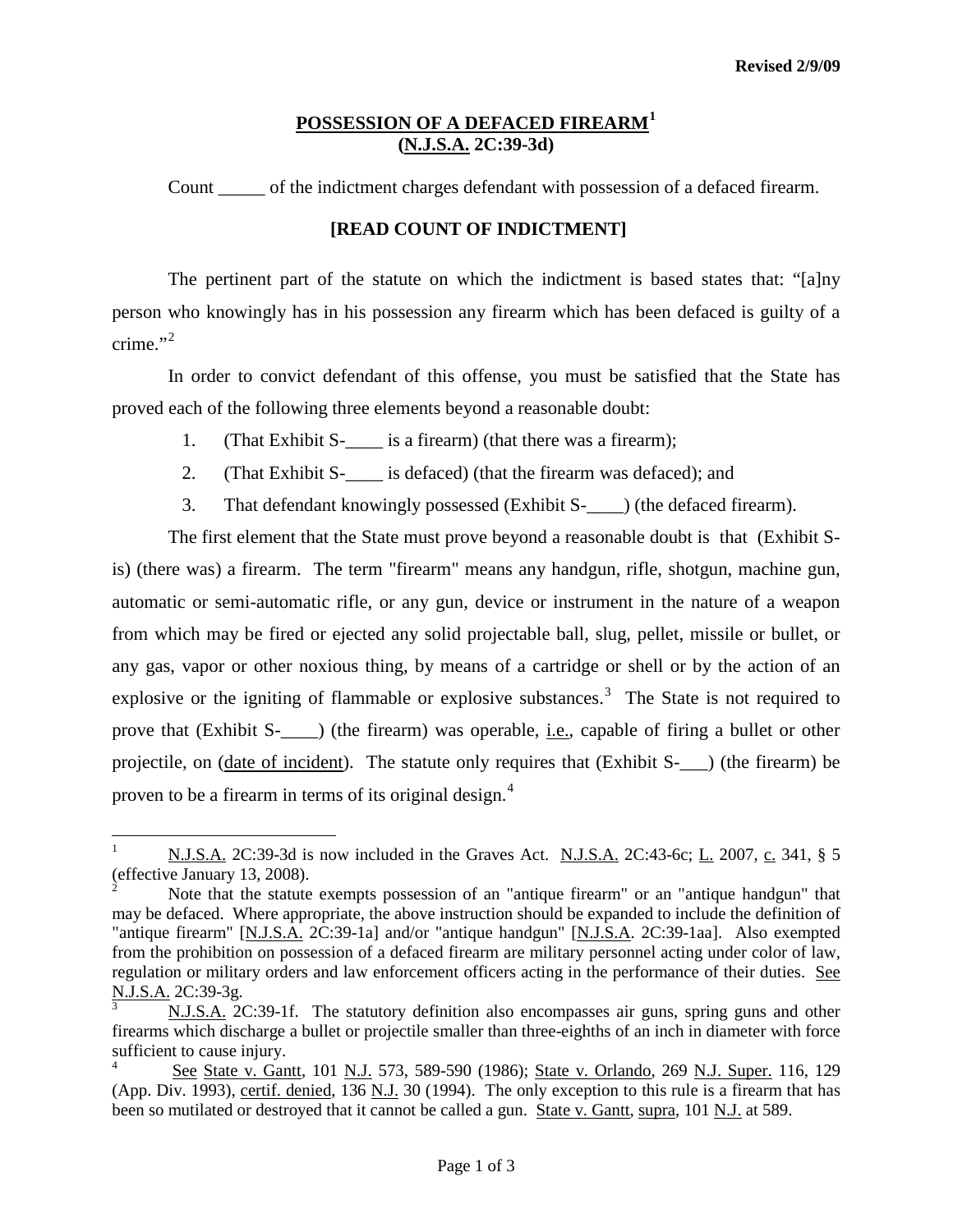## **POSSESSION OF A DEFACED FIREARM (N.J.S.A. 2C:39-3d)**

The second element that the State must prove beyond a reasonable doubt is that (Exhibit S- is) (the firearm was) defaced. The term "defaced" means that the name of the maker, model designation, manufacturer's serial number or any other distinguishing identification mark or number on the firearm has been removed, defaced, covered, altered or destroyed.<sup>[5](#page-0-3)</sup>

The third element that the State must prove beyond a reasonable doubt is that defendant knowingly possessed the defaced firearm at the time and place alleged. Here, the State alleges (set forth allegations).

A person acts knowingly with respect to the nature of his/her conduct or the attendant circumstances if he/she is aware that the conduct is of that nature or that such circumstances exist or the person is aware of a high probability of their existence. A person acts knowingly with respect to a result of the conduct if he/she is aware that it is practically certain that the conduct will cause a result. "Knowing," "with knowledge," or equivalent terms have the same meaning.

Knowledge is a condition of the mind. It cannot be seen. It can only be determined by inference from defendant's conduct, words or acts. A state of mind is rarely susceptible of direct proof but must ordinarily be inferred from the facts. Therefore, it is not necessary that the State produce witnesses to testify that an accused said that he/she had a certain state of mind when he/she did a particular thing. It is within your power to find that such proof has been furnished beyond a reasonable doubt by inference which may arise from the nature of his/her acts and conduct and from all he/she said and did at the particular time and place and from all surrounding circumstances established by the evidence.

Thus, the person must know or be aware that he/she possessed the item, here a firearm. The State was not required to prove that, at the time that he/she knowingly possessed the firearm, defendant also knew that it was defaced.<sup>[6](#page-1-0)</sup>

Defendant's possession cannot merely be a passing control that is fleeting or uncertain in its nature. In other words, to "possess" within the meaning of the law, the defendant must knowingly procure or receive the item possessed or be aware of his/her control thereof for a sufficient period of time to have been able to relinquish his/her control if he/she chose to do so.

When we speak of possession, we mean a conscious, knowing possession. The law recognizes two kinds of possession: actual possession and constructive possession.

<span id="page-1-1"></span> $\frac{5}{6}$  N.J.S.A. 2C:39-1b.

<span id="page-1-0"></span>State v. Smith, 197 N.J. 325, 338 (2009).